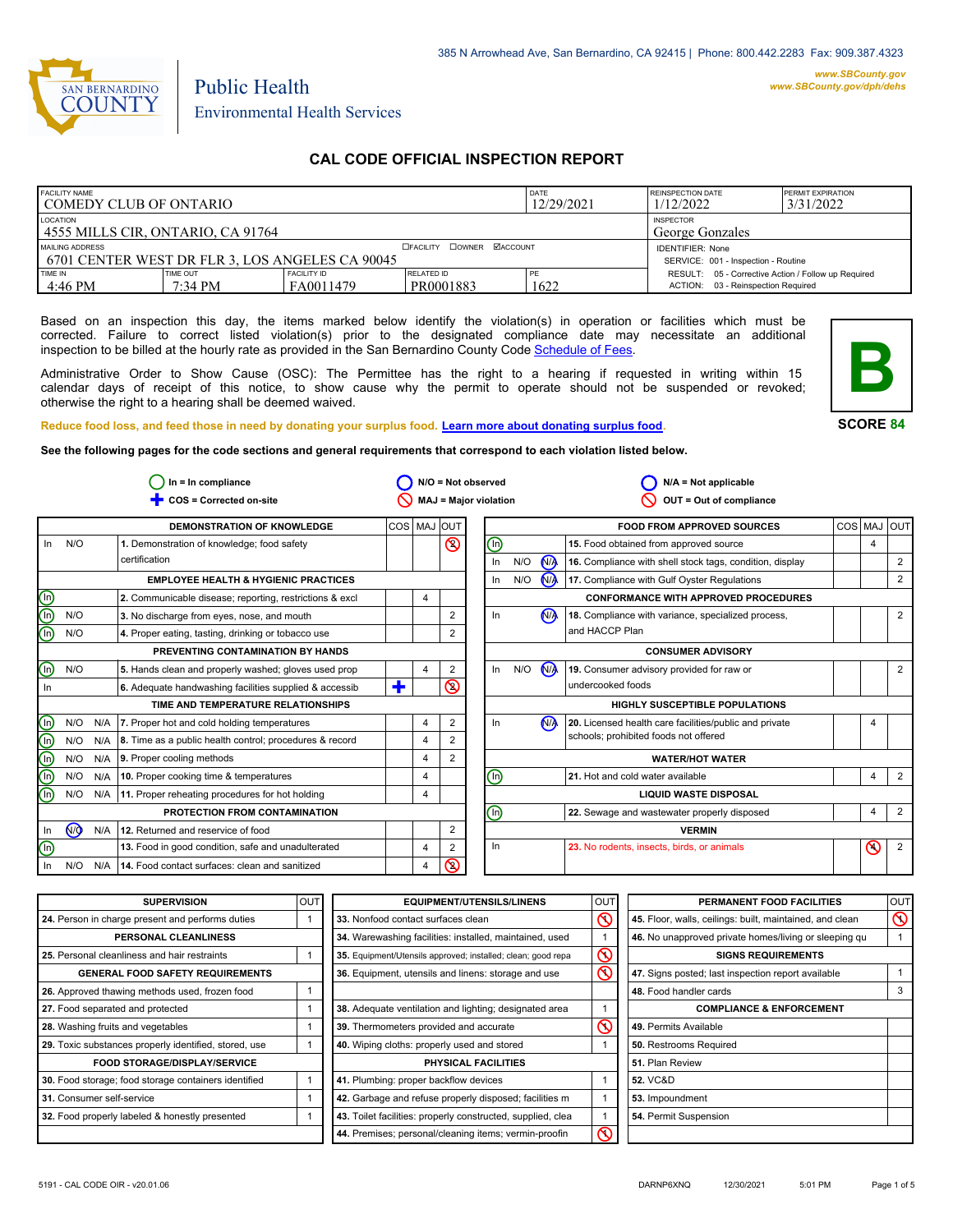

Environmental Health Services

Public Health

# **CAL CODE OFFICIAL INSPECTION REPORT**

| <b>FACILITY NAME</b> | COMEDY CLUB OF ONTARIO                                    |                                                                                                                                                                                                                 | DATE<br>12/29/2021                  |              |    |
|----------------------|-----------------------------------------------------------|-----------------------------------------------------------------------------------------------------------------------------------------------------------------------------------------------------------------|-------------------------------------|--------------|----|
|                      |                                                           |                                                                                                                                                                                                                 |                                     |              |    |
| LOCATION             | 4555 MILLS CIR, ONTARIO, CA 91764                         |                                                                                                                                                                                                                 | <b>INSPECTOR</b><br>George Gonzales |              |    |
|                      | 23. NO RODENTS, INSECTS, BIRDS, OR ANIMALS                |                                                                                                                                                                                                                 |                                     | <b>MAJOR</b> | Z۱ |
| <b>POINTS</b>        | Compliance date not specified<br><b>Not In Compliance</b> | Inspector Comments: 1. Observed several rodent droppings on the floor between refrigeration equipment in<br>the food preparation area.                                                                          |                                     |              |    |
|                      | Violation Reference - HSC -<br>114259.1, 114259.4, 11425  | 2. Observed several rodent droppings on the floor under the mechanical warewash machine.<br>3. Observed several rodent droppings on the floor in the bar dry food storage area adjacent to the water<br>heater. |                                     |              |    |
|                      |                                                           | 4. Observed several rodent droppings on the floor under the cook's line equipment.                                                                                                                              |                                     |              |    |
|                      |                                                           | Observed a pest control invoice dated 12/29/2021 and 10/2021 from eco lab.                                                                                                                                      |                                     |              |    |
|                      |                                                           | Manager stated floors are cleaned by a third party company every day.                                                                                                                                           |                                     |              |    |
|                      |                                                           | Take the necessary steps to ensure facility is vermin free and all evidence of vermin are removed.                                                                                                              |                                     |              |    |
|                      |                                                           | NOTE: A billable re-inspection will be conducted in one (1) week to ensure facility is vermin free. Failure to<br>comply may result in future billable inspections or permit suspension.                        |                                     |              |    |

**Violation Description:** Food facility shall be kept free of vermin: rodents (rats, mice), cockroaches, flies. (114259.1, 114259.4, 114259.5) Live animals are not allowed in a food facility unless, food employees with service animals may handle or care for their service animal if they wash their hands as required or persons who are licensed pursuant to Chapter 11.5 of Division 3 of the Business and Professions Code. (114259.4, 114259.5)

**More Information: [https://youtu.be/1yuxW\\_p9Bxs](https://youtu.be/1yuxW_p9Bxs)**

# **1. DEMONSTRATION OF KNOWLEDGE; FOOD SAFETY CERTIFICATION**

| <b>POINTS</b> | Compliance date not specified<br>Complied on 12/29/2021 | Inspector Comments: 1. Upon questioning, employee was unable to demonstrate proper warewashing in the<br>3-compartment sink.                                                                                                                                                                                                                                                                                                    |
|---------------|---------------------------------------------------------|---------------------------------------------------------------------------------------------------------------------------------------------------------------------------------------------------------------------------------------------------------------------------------------------------------------------------------------------------------------------------------------------------------------------------------|
|               | Violation Reference - HSC -<br>113947-113947.1          | When using a 3-compartment sink,<br>1. Use the first compartment to wash dishes with a minimum of 100 F warm water and soap.<br>2. Use the second compartment to rinse the dishes.<br>3. Use the third compartment to completely submerge the dishes in sanitizer using either a minimum of 100<br>PPM of chlorine for 30 seconds or 200 PPM of quaternary ammonium for 1 minute.                                               |
|               |                                                         | 4. Allow dishes to then air dry or drip dry before storage and reuse.<br>2. Upon questioning, employee was unable to provide the minimum cooking temperature for chicken.<br>When cooking chicken, ensure chicken is cooked to a minimum of 165 F for 15 seconds.<br>Ensure all employees have adequate knowledge of and be trained in food safety.<br>NOTE: Corrected on site. Employees were educated on the above practices. |
|               |                                                         |                                                                                                                                                                                                                                                                                                                                                                                                                                 |

**Violation Description:** All food employees shall have adequate knowledge of and be trained in food safety as it relates to their assigned duties. (113947) Food facilities that prepare, handle or serve non-prepackaged potentially hazardous food, shall have an employee who has passed an approved food safety certification examination. (113947-113947.1)

**More Information: <http://www.sbcounty.gov/uploads/dph/dehs/Depts/EnvironmentalHealth/FormsPublications/FoodSafetyPracticesOverview.pdf>**

# **6. ADEQUATE HANDWASHING FACILITIES SUPPLIED & ACCESSIBLE**

**Compliance date not specified POINTS**

**Inspector Comments:** Observed the hand wash sink across from the 3-compartment sink inaccessible with

**Complied on 12/29/2021 Violation Reference - 2**

several cardboard boxes in front of the hand wash sink.

Discontinue this practice. Ensure all hand wash sinks are fully accessible and unobstructed at all times for proper hand washing.

**Violation Description:** Handwashing soap and towels or drying device shall be provided in dispensers; dispensers shall be maintained in good repair. (113953.2) Adequate facilities shall be provided for hand washing. (113953, 113953.1, 114067(f)). Handwashing sink is not separated from a warewashing sink by a 6 inch high metal splashguard or 24 inch separation. (113953) Handwashing sinks shall not be obstructed, inaccessible, used improperly or kept unclean. (113953.1)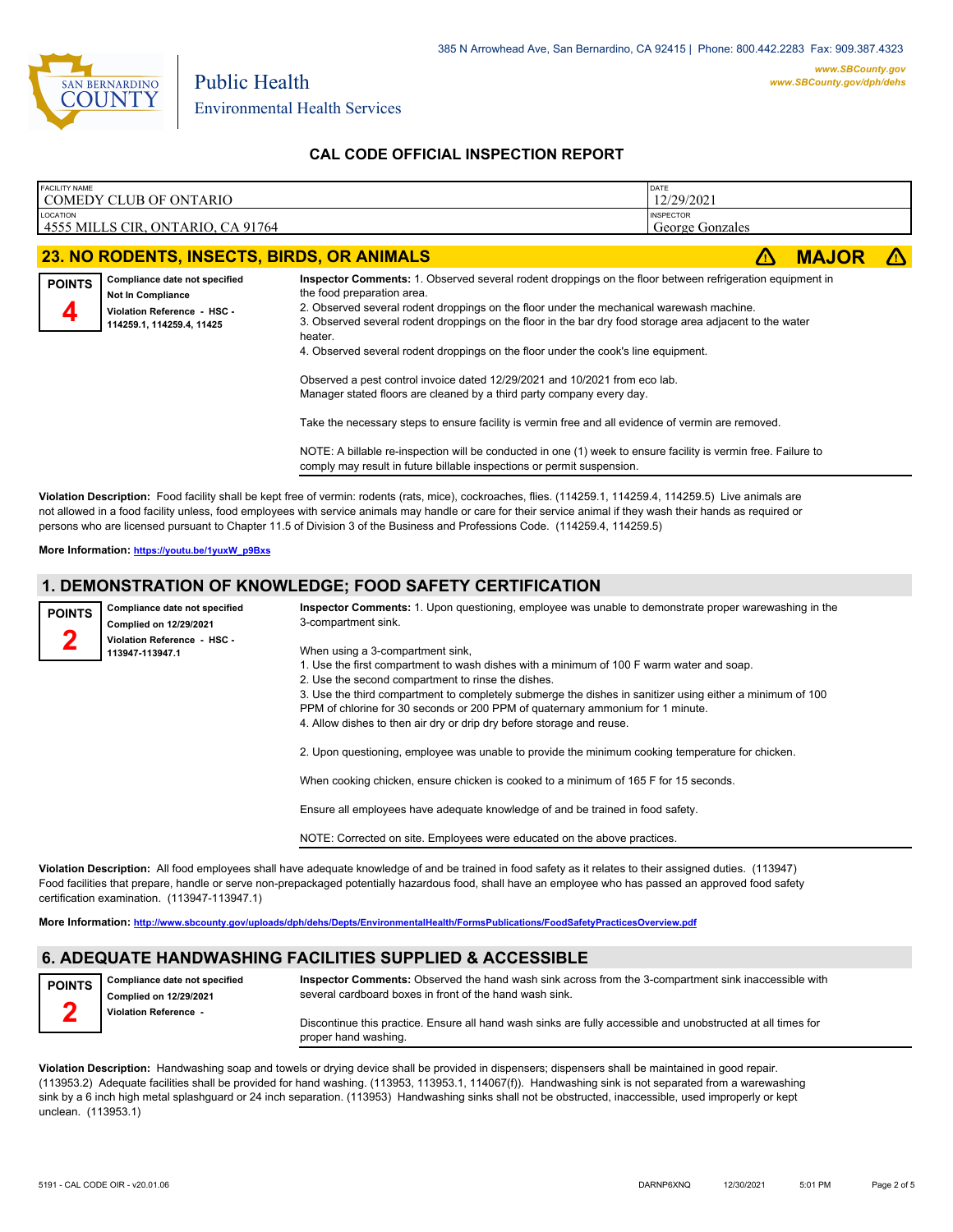

Environmental Health Services

# **CAL CODE OFFICIAL INSPECTION REPORT**

| <b>FACILITY NAME</b>                                   | <b>DATE</b>                         |
|--------------------------------------------------------|-------------------------------------|
| COMEDY CLUB OF ONTARIO                                 | 12/29/2021                          |
| LOCATION<br>14555 MILLS CIR.<br>CA 91764<br>, ONTARIO, | <b>INSPECTOR</b><br>George Gonzales |

## **14. FOOD CONTACT SURFACES: CLEAN AND SANITIZED**

Public Health

| <b>POINTS</b> | Compliance date not specified                                                        | Inspector Comments: Observed slime like white build-up inside the ice machine on the ice deflector. |
|---------------|--------------------------------------------------------------------------------------|-----------------------------------------------------------------------------------------------------|
|               | <b>Not In Compliance</b><br>Violation Reference - HSC -<br>113984(e), 114097, 114099 | Thaw, clean, and sanitize unit regularly to prevent possible contamination.                         |
|               |                                                                                      | NOTE: Observed no visible contamination on ice.                                                     |

**Violation Description:** All food contact surfaces of utensils and equipment shall be clean and sanitized. (113984(e), 114097, 114099.1, 114099.4, 114099.6, 114101 (b-d), 114105, 114109, 114111, 114113, 114115 (a, b, d), 114117, 114125(b), 114135, 114141)

**More Information: <https://youtu.be/Gz6zPqZtv2s>**

#### **33. NONFOOD-CONTACT SURFACES CLEAN**

| <b>POINTS</b> | Compliance date not specified<br>Not In Compliance | Inspector Comments: 1. Observed heavy grease build-up on the floor under the cook's line equipment.<br>2. Observed grease build-up on the side of cooking equipment in the food preparation area. |
|---------------|----------------------------------------------------|---------------------------------------------------------------------------------------------------------------------------------------------------------------------------------------------------|
|               | Violation Reference - HSC -<br>114115 (c)          | Maintain all non-food contact surfaces clean to sight and touch to prevent possible contamination.                                                                                                |

**Violation Description:** All nonfood contact surfaces of utensils and equipment shall be clean. (114115 (c))

## **35. EQUIPMENT/UTENSILS - APPROVED; INSTALLED; CLEAN; GOOD REPAIR, CAPACITY**

**Compliance date not specified Not In Compliance Violation Reference - HSC - 114130, 114130.1, 114130**

**POINTS 1**

**Inspector Comments:** Observed 10 PPM chlorine concentration from the mechanical warewash machine.

Employees ran several cycles through warewash machine.

Provide and maintain a minimum of 50 PPM chlorine concentration at the mechanical warewash machine.

NOTE: Employee was directed to wash all dishes in the 3-compartment sink until unit is repaired or replaced.

\*NOTE: A re-inspection will be conducted in one (1) week to ensure 50 PPM chlorine concentration is provided to the mechanical warewash machine.

**Violation Description:** All utensils and equipment shall be fully operative and in good repair. (114175). All utensils and equipment shall be approved, installed properly, and meet applicable standards. (114130, 114130.1, 114130.2, 114130.3, 114130.4, 114130.5, 114132, 114133, 114137, 114139, 114153, 114155, 114163, 114165, 114167, 114169, 114177, 114180, 114182)

#### **36. EQUIPMENT, UTENSILS AND LINENS: STORAGE AND USE**

| <b>POINTS</b> | <b>Compliance date not specified</b>                  | <b>Inspector Comments:</b> Observed tongs stored on the rail quard of the oven.  |
|---------------|-------------------------------------------------------|----------------------------------------------------------------------------------|
|               | Not In Compliance                                     | Place all utensils in a clean designated area to prevent possible contamination. |
|               | Violation Reference - HSC -<br>114074, 114081, 114119 |                                                                                  |

**Violation Description:** All clean and soiled linen shall be properly stored; non-food items shall be stored and displayed separate from food and food-contact surfaces. (114185.3 - 114185.4)Utensils and equipment shall be handled and stored so as to be protected from contamination. (114074 - 114075, 114081, 114119, 114121, 114161, 114178, 114179, 114083, 114185, 114185.2, 114185.5) Pressurized cylinders must be securely fastened to a rigid structure. (114172)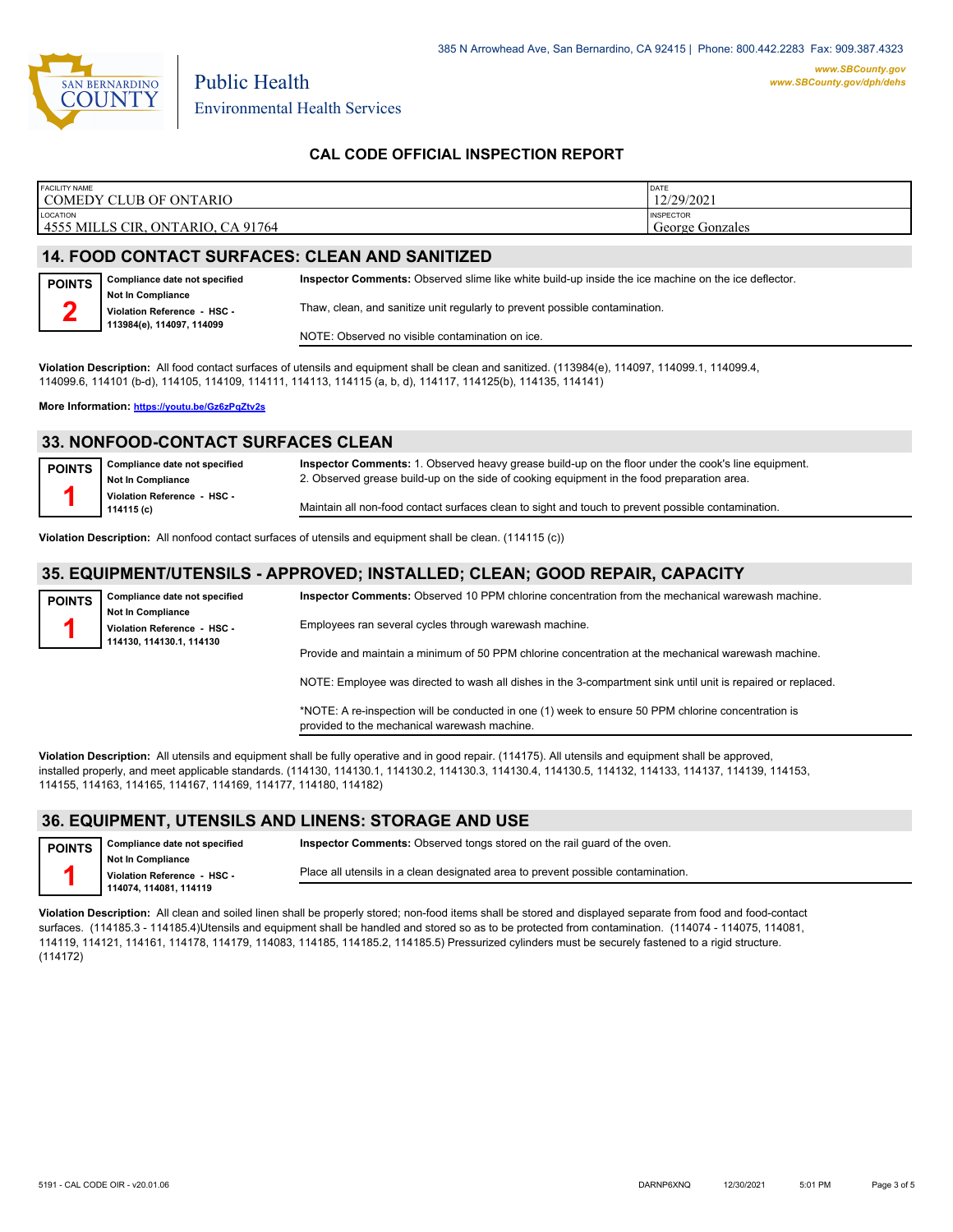

## **CAL CODE OFFICIAL INSPECTION REPORT**

| <b>FACILITY NAME</b>                                       | DATE                                |
|------------------------------------------------------------|-------------------------------------|
| COMEDY CLUB OF ONTARIO                                     | 12/29/2021                          |
| <b>LOCATION</b><br>4555 MILLS CIR.<br>CA 91764<br>ONTARIO. | <b>INSPECTOR</b><br>George Gonzales |

# **39. THERMOMETERS PROVIDED AND ACCURATE**

| <b>POINTS</b> | Compliance date not specified                | Inspector Comments: 1. Observed no thermometer inside the reach-in door refrigerator in the bar area.                                            |
|---------------|----------------------------------------------|--------------------------------------------------------------------------------------------------------------------------------------------------|
|               | <b>Not In Compliance</b>                     | Observed a gallon of milk inside of the refrigerator.                                                                                            |
|               | Violation Reference - HSC -<br>114157.114159 | 2. Observed no thermometer inside the reach-in door refrigerator in the bar dry food storage area. Observed<br>cream cheese in the refrigerator. |

Provide and maintain accurate thermometers in all refrigeration units with potentially hazardous foods.

**Violation Description:** An accurate easily readable metal probe thermometer suitable for measuring temperature of food shall be available to the food handler. A thermometer +/- 2 F shall be provided for each hot and cold holding unit of potentially hazardous foods and high temperature warewashing machines. (114157, 114159)

**More Information: <http://www.sbcounty.gov/uploads/dph/dehs/Depts/EnvironmentalHealth/FormsPublications/CalibratingThermometer.pdf>**

### **44. PREMISES; PERSONAL/CLEANING ITEMS; VERMIN-PROOFING**

| <b>POINTS</b> | Compliance date not specified                     | <b>Inspector Comments:</b> Observed the air curtain non-operational at time of inspection.                                                |
|---------------|---------------------------------------------------|-------------------------------------------------------------------------------------------------------------------------------------------|
|               | <b>Not In Compliance</b>                          |                                                                                                                                           |
|               | Violation Reference - HSC -<br>114067 (j), 114123 | Discontinue this practice. Ensure the air curtain is fully operational when the back door is open to prevent<br>possible vermin entrance. |
|               |                                                   |                                                                                                                                           |

NOTE: Corrected on site by employee.

**Violation Description:** The premises of each food facility shall be kept clean and free of litter and rubbish; all clean and soiled linen shall be properly stored; non-food items shall be stored and displayed separate from food and food-contact surfaces; the facility shall be kept vermin proof. (114067 (j), 114123, 114143 (a) & (b), 114256, 114256.1, 114256.2, 114256.4, 114257, 114257.1, 114259, 114259.2, 114259.3, 114279, 114281, 114282) Food preparation sinks, handwashing sinks and warewashing equipment shall not be used for the cleaning of maintenance tools, the holding of maintenance materials, or the disposal of liquid wastes. (114123) Open-air barbecue and/or outdoor wood burning oven must operate on the same premises, in conjunction with a permanent food facility and not in an area that may pose as a fire hazard. (114143(a) (b)) Janitorial sink or approved curbed cleaning facility (exemption for restricted food service facilities Section 114279 (b)) shall be provided. (114279(a)) First aid supplies must have a legible manufacturer's label and stored in a kit or container that is located to prevent contamination. (114256.4) Insect electrocution devices are not allowed in food or utensil handling areas. (114259.3)

#### **45. FLOORS, WALLS AND CEILINGS: BUILT, MAINTAINED, AND CLEAN**

**Compliance date not specified Inspector Comments:** Observed food debris on floors under refrigeration equipment in the bar area.

**Not In Compliance Violation Reference - HSC - 114143 (d), 114266**

**POINTS 1**

Maintain floors clean.

**Violation Description:** The walls / ceilings shall have durable, smooth, nonabsorbent, and washable surfaces. All floor surfaces, other than the customer service areas, shall be approved, smooth, durable and made of nonabsorbent material that is easily cleanable. Approved base coving shall be provided in all areas, except customer service areas and where food is stored in original unopened containers. Food facilities shall be fully enclosed. All food facilities shall be kept clean and in good repair. (114143 (d), 114257, 114266, 114268, 114268.1, 114271, 114272) Cleaning must be an approved dustless method. (114268.1) Mats and duckboards, if used, must be removable and easily cleanable. (114272) Open-air barbecues or wood-burning ovens floor surfaces must extend a minimum of five feet and be impervious or easily cleanable. (114143(d))

#### **IMPORTANT: Risk Based Inspection Frequency**

Food facilities that pose a higher risk level for causing foodborne illness will be subject to an additional inspection, to be billed at the hourly rate as provided in the San Bernardino Count[y Code Schedule of Fees. Facilitie](https://codelibrary.amlegal.com/codes/sanbernardino/latest/sanberncty_ca/0-0-0-122474#JD_16.0213B)s that received one or more of the following will be elevated to a high risk tier:

- A score letter of "C" or lower on one of the last two graded inspections,
- A score letter of "B" on two of the last three graded inspections,
- Repeated "four (4) point violation Risk Factor" (critical violation codes 1-23) on the last two inspections, or
- · Four (4) or more critical violations (codes 1-23) noted during an inspection, or
- A permit suspension (closure) on your last graded inspection.

385 N Arrowhead Ave, San Bernardino, CA 92415 | Phone: 800.442.2283 Fax: 909.387.4323